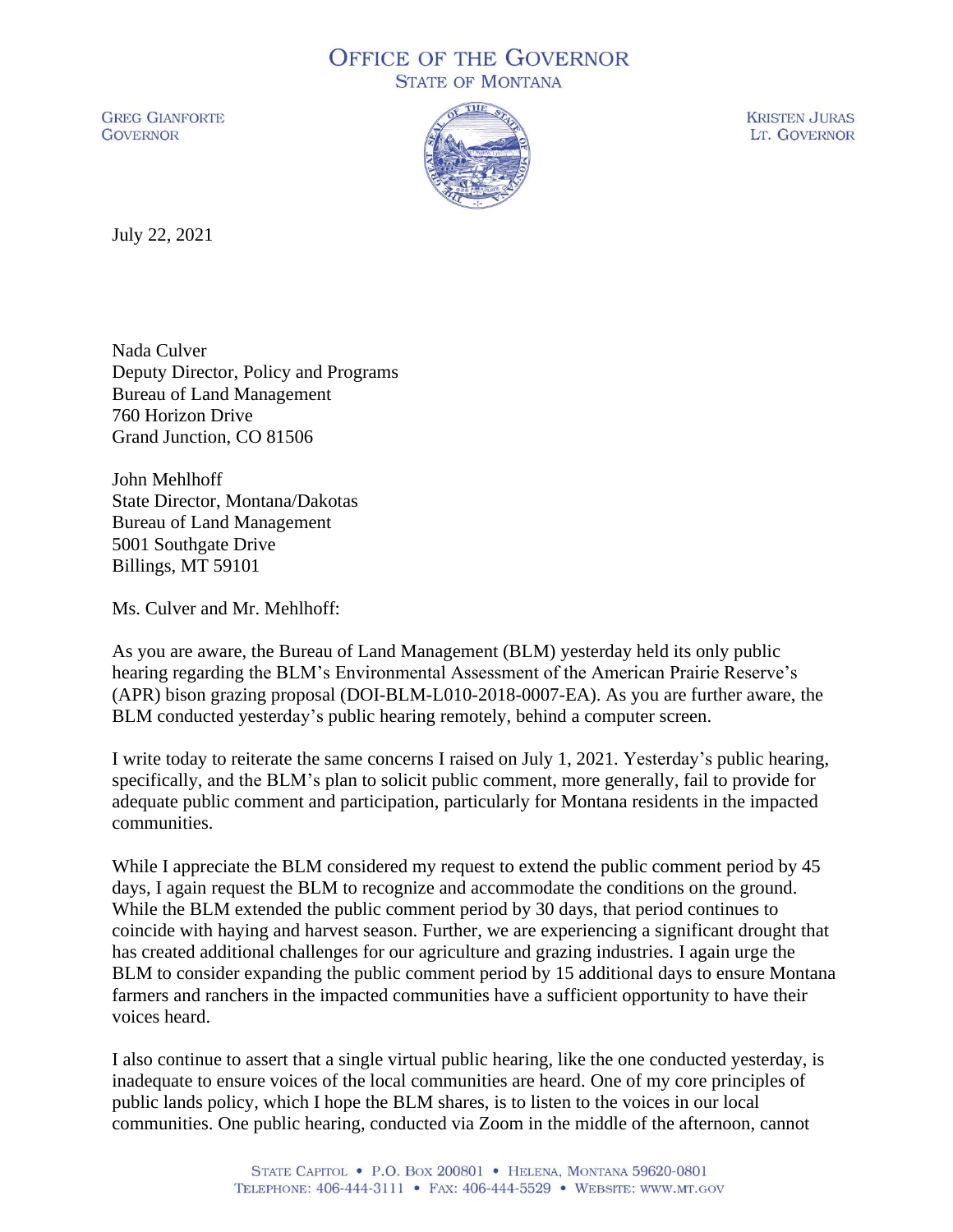and should not replace engaging face-to-face with residents in the impacted communities. I urge you to talk with local residents where they live and work, not behind a computer screen.

To that point, I understand only roughly 25 individuals participated in yesterday's online-only public hearing, which provided less than three hours for public comment. Further, I understand at least two local registrants (one from Phillips County and one from Fergus County) were called on to participate, but were unable to, perhaps because of technical difficulties.

As I indicated on July 1, 2021, "[t]he Montanans most affected by this proposal spend their days in the field, far from a computer, and in many instances, far from reliable internet service. These Montanans are currently in the midst of an unprecedented drought. I ask that the BLM recognize these compounding factors and take action to facilitate comment and public participation in a comprehensive and meaningful manner."

None of the conditions I cited in my first letter has changed in the last three weeks.

In Mr. Mehlhoff's response dated July 9, 2021, he wrote, "Upon the conclusion of that virtual meeting and upon review of early submission of public comments, we will consider whether additional public meetings are warranted and what format any such meeting should take."

Given the lack of local voices at yesterday's virtual public hearing and the technical difficulties potentially experienced by those local residents who did try to appear, the State of Montana again formally requests the BLM hold in-person public hearings in, at a minimum, each of the affected counties – Phillips, Chouteau, Fergus, Petroleum, and Valley counties.

Finally, in case you were unaware what a local resident may have experienced when trying to provide public comment, I attach an image of what the participant saw. The virtual meeting could not remotely be described as a face-to-face effort. I hope the BLM can do better by the people who live in these impacted communities.

I request your prompt consideration and approval of this request. If you or your staff have any further questions, please contact Mike Freeman at 406-444-3111.

Sincerely,

Greg Gianforte Governor

Enclosure